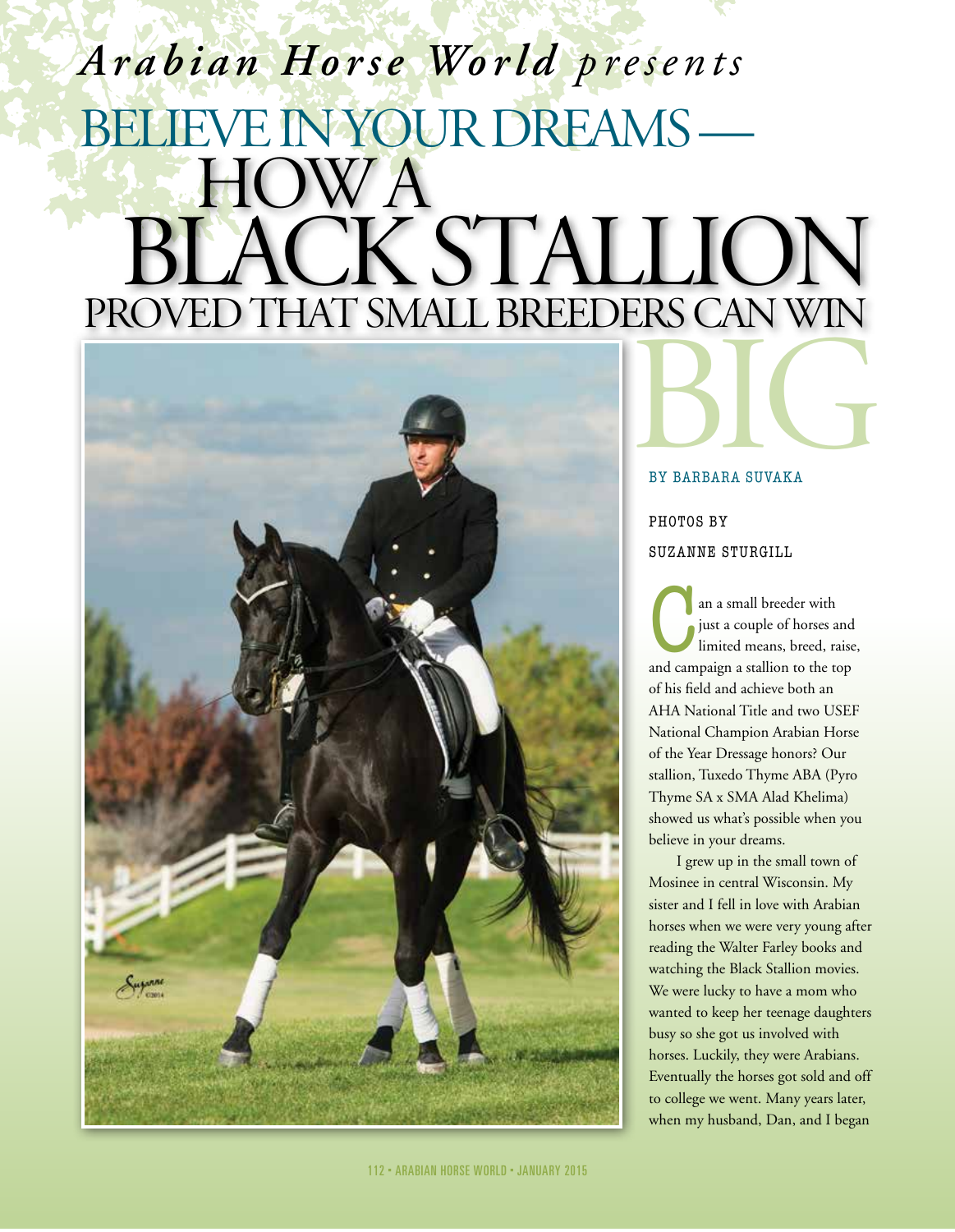looking for more space, we found a horse property outside of Milwaukee. I immediately started thinking about owning horses again … and of course they would be Arabians. So in 1993, with the help of my mother, I purchased two mares that I found in newspaper ads. One was SMA Alad Khelima (Alad Khemofix x Aldebaran Scarlet). I spent the first few years doing pleasure riding with Khelima and my other mare Kismet, and in 1998, we had our first foal from Khelima, a very nice filly, who got me interested in doing more with my horses.

It wasn't long before I sent one of my fillies to trainer Mike Neal in Lake Geneva, Wisconsin, and I quickly got introduced to the wonderful world of Arabian horse showing. I learned a lot from Mike and will be forever grateful to him for getting me started in Arabian showing.

During this time, Mike received a new yearling colt in his barn — Pyro Thyme SA (Pryme Thyme x Holly Onfire JW). The moment I saw him, he took my breath away and I knew that he was going to be the next stallion I'd breed to Khelima. So when Pyro was ready to breed in 2003, I bred both Khelima and her first daughter to him. In 2004, Khelima finally foaled a black colt, who we fittingly named Tuxedo Thyme ABA (ABA is for Absolutely Arabians). My second Pyro foal was born five days later, a beautiful bay filly, Storie Thyme ABA. It was truly a joy to watch these two play in the field.

When Tux and Torie were yearlings they both went to Mike Neal's for training. Both did well at shows early on and Tux capped off his yearling year with a Top Five Yearling Colt at Region 10 (third out of nine colts). I knew that owning a stallion had its challenges, but I really couldn't see gelding this beautiful black stallion. So after quite a few discussions with Mike, family, and some friends, I decided I would keep Tux and see where it took me.

Darcy Grey, who worked for Mike at the time, felt that Tux had the mind and conformation to do dressage and suggested I contact Kim Barteau from KYB Dressage. After talking with Kim, I knew that this was the place for Tux. Kim and his wife Yvonne had

**Tuxedo Thyme ABA** (Pyro Thyme SA x SMA Alad Khelima), pictured here with trainer Jamie Lawton, is the top winning son of Pyro Thyme SA.

In 2013, Tux was Sport Horse National Champion Stallion In-Hand ATH, plus he won Top Tens in Sport Horse Show Hack, Dressage Intermédiare I, and Prix Saint-George, and the AHA Legion of Supreme Merit and Legion of Supreme Honor Awards.

In 2014, Tux won four Top Tens at Sport Horse Nationals, and eight Regional Championships in Sport Horse in Hand, open and ATH, Dressage Intermédiare 1, Show Hack, and Dressage Prix Saint-George, as well as the AHA Legion of Masters and Legion of Excellence Awards.

Together with his Regional wins, his accomplishments have also earned him 2013 and 2014 USEF Horse of the Year National Champion Arabian Dressage FEI Combined Level, 2013 and 2014 USEF Region 10 Champion Dressage FEI Combined Level, and 2013 USEF Region 11 and 2014 USEF Region 12 Reserve Champion Dressage FEI Combined Level. Tux was also named USDF All Breeds Champion Arabian in Prix Saint-George and in Intermédiare 1.

113 b ARABIAN HORSE WORLD b january 2015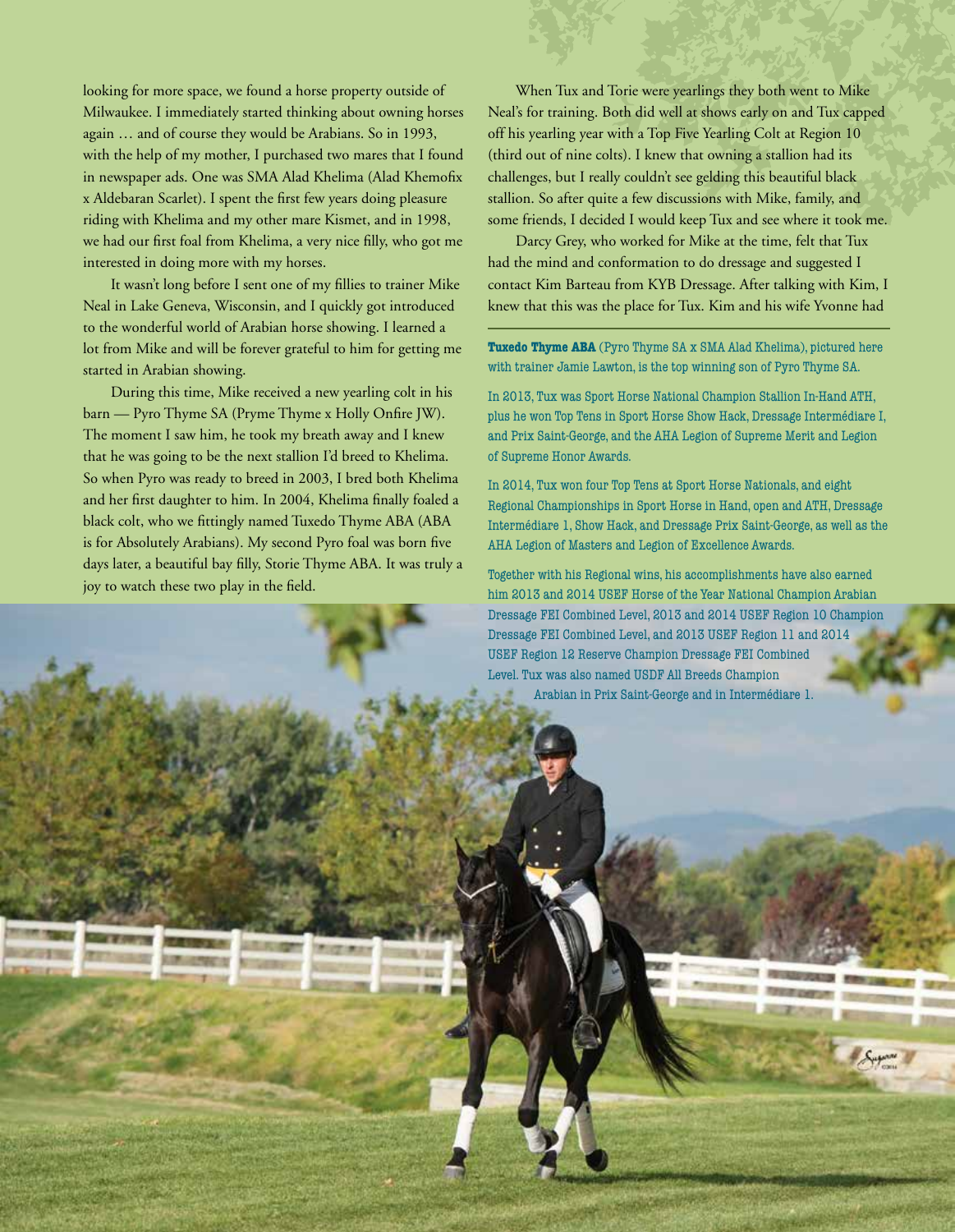been the head trainers at the Arabian Nights Dinner Show in Orlando for years, so not only did their working students teach Tux the basic skills under saddle and show him in training level dressage, Kim also taught him some liberty tricks. Tux took to them quickly and to this day loves to "play" at liberty in front of crowds.

By the time Tux was six, Kim felt that his stepson, Jamie Lawton had the skills and work ethic that would match with Tux. "We've done Arabs for awhile and they are really smart horses," says Jamie. "I have a lot of luck teaching them and getting them to move up the levels pretty fast. Because if you know what you're doing, they pick things up really fast. There aren't many Warmbloods I know like Tux who could start as a training horse and move to pretty much a Grand Prix horse within three years or so."



"Tux is definitely an Arabian stallion; I mean he's like the black stallion in real life," says Jamie. "He was just full of himself in the beginning and pretty soon the working students didn't want to work with him. So I said, 'Well, let me take a shot at him,' and I just got along with him and figured him out. He's not one of those horses you can muscle into something, and say, 'you're going to do it,' cause he'll just say 'no.' So you have to play with things and make it his idea. He's real clever, and he's my first FEI partner that I've trained all the way from scratch."

Jamie and Tux quickly formed a bond that you see right away when they are together. Within a few weeks Tux began talking to Jamie when he heard his footsteps, and Jamie looked forward to seeing Tux every day. In 2011 we hit the show circuit, a first for Jamie, who had never shown before. We were, and still are, a small presence at the shows as it's just the three of us. I did the hauling to shows and helped with care and grooming and also showed Tux in the Sport Horse In-Hand ATH class. Jamie showed



in the Dressage, Show Hack, and open Sport Horse In-Hand classes. In 2012 and 2013, Tux earned 12 Regional Championships (plus numerous Reserves and Top Fives), in Sport Horse Show Hack, Sport Horse Stallion In-Hand, open and ATH, Dressage Third Level, Prix Saint-George, and Intermédiare I.

In 2013, after winning three Regional Championships, three Reserves, and three Top Fives, we decided it was time to take Tux to the Sport Horse Nationals. There, Tux did what I had always dreamed of — he not only won a National title, but with me at the lead he won National Champion Sport Horse Stallion In-Hand ATH. Two things made that experience so very memorable. One, my husband Dan was there watching, and two, my name was announced as the winner, the owner, and the breeder of this amazing stallion. We also took home three National Top Tens in Dressage Prix Saint-George, Dressage Intermédiare I and Sport Horse Show Hack. Then in December, to make 2013 even more amazing, we learned that Tux and Jamie also won USEF National Champion Arabian Horse of the Year FEI Combined Level Dressage as well as USEF Region 10 Champion and Region 11 Reserve Champion FEI Combined Level Dressage. And, they earned enough points to earn the AHA Legion of Supreme Merit and Legion of Supreme Honor Awards. It was definitely a busy, fantastic year.

Going to Nampa for the 2014 Sport Horse Nationals was a huge decision, because I can only afford so much being a small-time breeder. Luckily some good friends of mine (Antearmann Arabians) had an open space in their trailer so I decided we would make the trip. We brought home four more